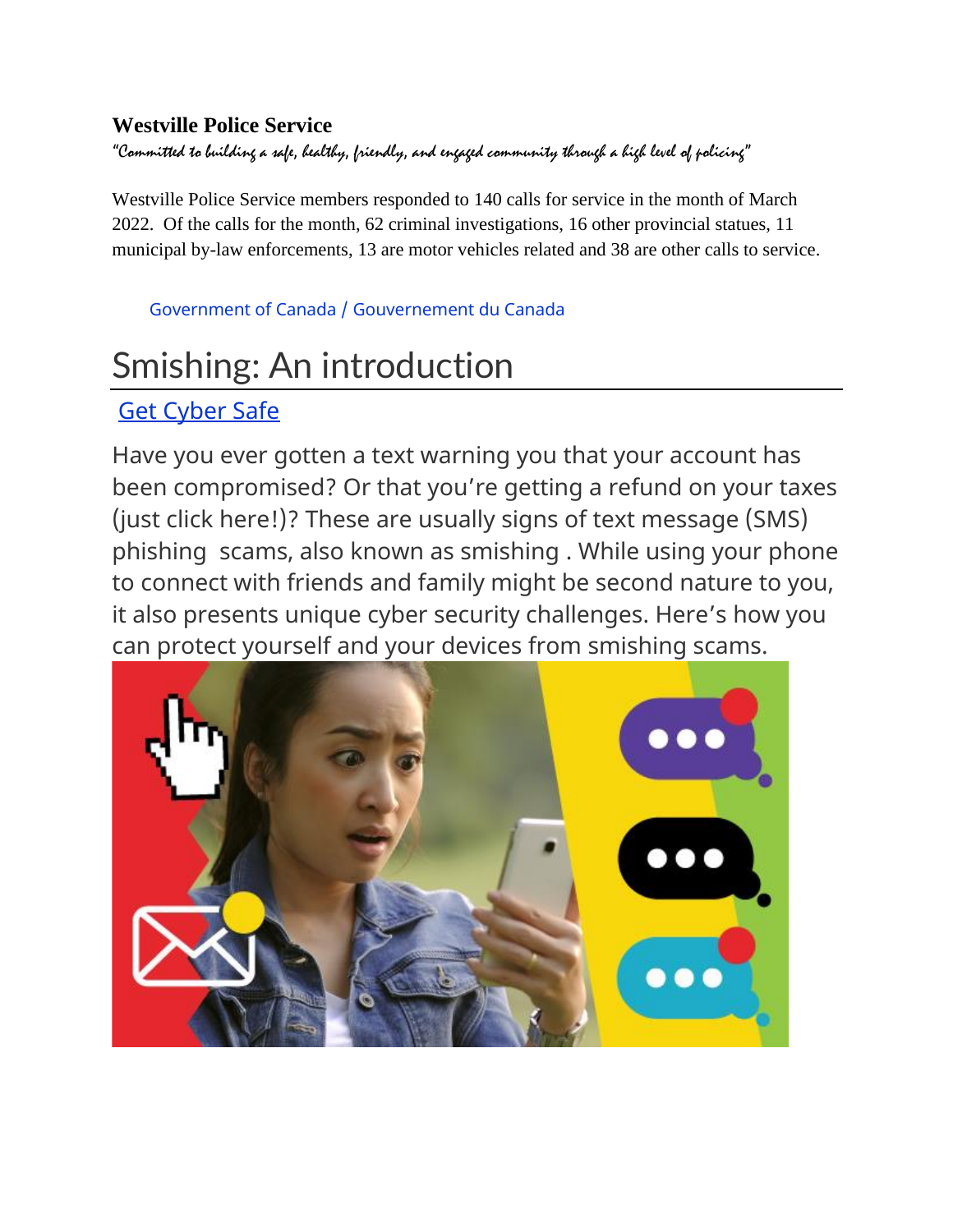# What is smishing?

Smishing is a type of [phishing](https://www.getcybersafe.gc.ca/en/phishing) scam where cyber criminals try to trick you by sending fraudulent SMS or text messages. They often pretend to be a real business (such as a bank or delivery company), government department or person you know. During the [COVID-19 pandemic,](https://www.getcybersafe.gc.ca/en/blogs/staying-cyber-secure-during-covid-19) scammers have even pretended to be from assistance programs, like the Canada Emergency Response Benefit (CERB) and the Canada Recovery Benefit (CRB), to target vulnerable Canadians.

Smishing messages will often try to get you to click on a link , which may contain [malware](https://www.getcybersafe.gc.ca/en/resources/malware-infographic-detected) or lead to a [spoofed](https://www.getcybersafe.gc.ca/en/blogs/spoofing-introduction) website. If you click on the link, cyber criminals can then steal your data, your money or even your identity.

# Signs of a smishing scam

There are a few easy ways to spot a phishing scam. The best way is to exercise caution whenever you receive a suspicious text message. Ask yourself, "Would this organization try to reach me by text?" Most legitimate organizations will never ask you to reveal personal information through an email or text message.

Most smishing attacks create a sense of urgency in the message and encourage you to respond right away. They may send threats, like claiming they'll close your account, or offer a time-sensitive reward, such as a prize for a contest you didn't enter. But no text is ever that urgent — take your time when evaluating a potential smishing message.

Many smishing messages appear to be from a trustworthy and reliable source, like your bank or another business you know.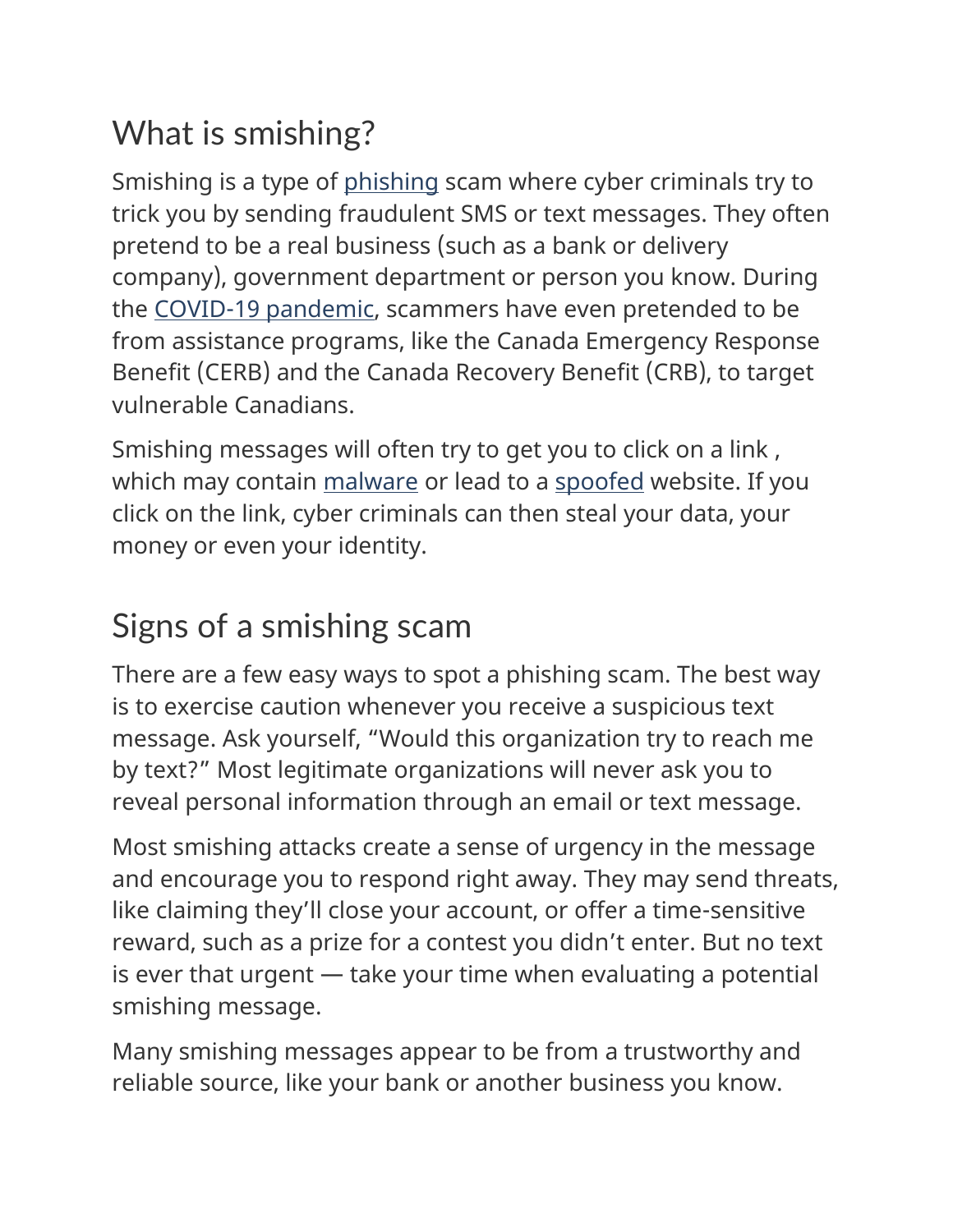Always be cautious, even if you think you recognize the business that the message is from.

## How to protect yourself

There are many steps you can take to protect yourself and your devices from smishing scams.

If you aren't sure whether a text is real, check with the sender by contacting them through another medium, like the phone number listed on the business' official website.

Avoid clicking on suspicious links or responding to suspicious texts. Whenever possible, you should manually type the web address into a browser instead of clicking on a link in the text message. And fight the urge to click on a link just because you're afraid of missing out on something. Cyber criminals know how to create tempting messages and play on that emotion.

If you think you've received a smishing attempt, delete the message and block the number. Do not reply, even if the text tells you to text "STOP" or "NO" to stop receiving messages. If you reply, the spammer will know your phone number is active and may send more smishing messages.

You can forward any spam text messages to 7726 (SPAM on most keypads). This will let your phone provider block future texts from that number.

### **Conclusion**